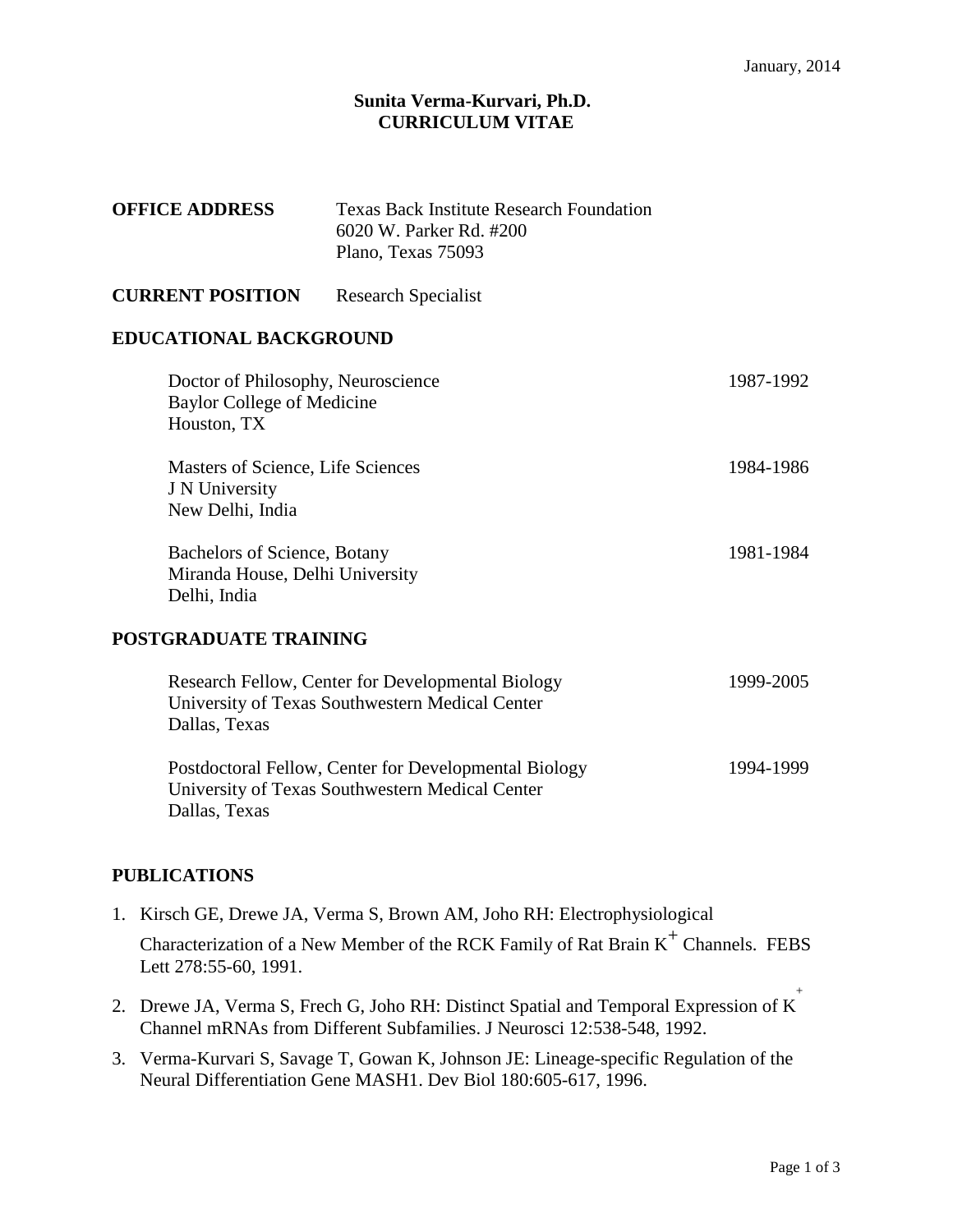- 4. Verma-Kurvari S, Johnson JE: Identification of an *achaete-scute* Homolog, Fash1, from *Fugu rubripes*. Gene 200:145-148, 1997.
- 5. Verma-Kurvari S, Border BG, Joho RH: Regional and Cellular Expression Patterns of Four K+ Channel mRNAs in the Adult Rat Brain. Brain Res Mol Brain Res 46:54-62, 1997.
- 6. Verma-Kurvari S, Savage T, Smith D, Johnson JE: Multiple Sequence Elements Regulate Mash1 Expression in the Developing CNS. Dev Biol 197:106-116, 1998.
- 7. Nef S, Verma-Kurvari S, Parada LF : *Molecular genetics of Insl3.* In: Tregear GW, Ivell R, Bathgate RA, Wade JD (eds.): Relaxin 2000. Proceedings of the 3rd International Conference on Relaxin & Related Peptides. Kluwer-ESCOM, Dordrecht Press. 2000.
- 8. Nef S, Verma-Kurvari S, Merenmies J, Vassalli JD, Efstratiadis A, Accili D, Parada LF: Testis Determination Requires Insulin Receptor Family Function in Mice. Nature 426:291- 295, 2003.
- 9. Verma-Kurvari S, Parada LF: Identification of Tyrosine Kinases Expressed in the Male Gubernaculum during Development. Dev Dyn 230:660-665, 2004.
- 10. Verma-Kurvari S, Nef S, Parada LF: Hormonal Regulation of Male Reproductive Tract Development. Annals NY Acad Sci 1061:1-8, 2005.
- 11. Bingham N, Verma-Kurvari S, Parada LF, Parker KL: Development of a Steroidogenic Factor 1/Cre Transgenic Mouse Line. Genesis 44:419-424, 2006.
- 12. Sozubir S, Barber T, Wang Y, Ahn C, Zhang S, Verma S, Lonergan D, Lorenzo AJ, Nef S, Baker LA: Loss of Insl3: a Potential Predisposing Factor for Testicular Torsion. J Urol 183:2373-2379, 2010.
- 13. Marchetti J, Verma-Kurvari S, Patel N, Ohnmeiss DD: Are Electrodiagnostic Study Findings Related to a Patient's Response to Epidural Steroid Injection? PM&R 2:1016-1020, 2010.
- 14. Bradley D, Hisey M, Verma-Kurvari S, Ohnmeiss DD: Minimally Invasive Trans-Sacral Approach to L5-S1 Interbody Fusion: Preliminary Results from One Center and Review of the Literature. Int J Spine Surg 6:110-114, 2012

## **PRESENTATIONS**

- 1. Marchetti J, Verma-Kurvari S, Patel N, Gibbs S, Lankford C, Ohnmeiss D: Do EMG Readings Predict Patient's Response to ESI? North American Spine Society. October, 2008; Toronto, Canada.
- 2. Patel N, Marchetti J, Verma-Kurvari S, Ohnmeiss DD, Lankford C: Relationship of EMG Findings to Changes in Extremity and Axial Pain in Patients Undergoing Surgical Decompression Procedures. North American Spine Society. October, 2009; San Francisco, California.
- 3. Hisey MS, Bonsignore C, Bradley WD, Verma-Kurvari S, Ohnmeiss DD: Clinical Outcome Following a Minimally Invasive Lumbar Decompression Technique for the Treatment of Lumbar Spinal Stenosis. International Society for the Advancement of Spine Surgery. April, 2013; Vancouver, Canada.